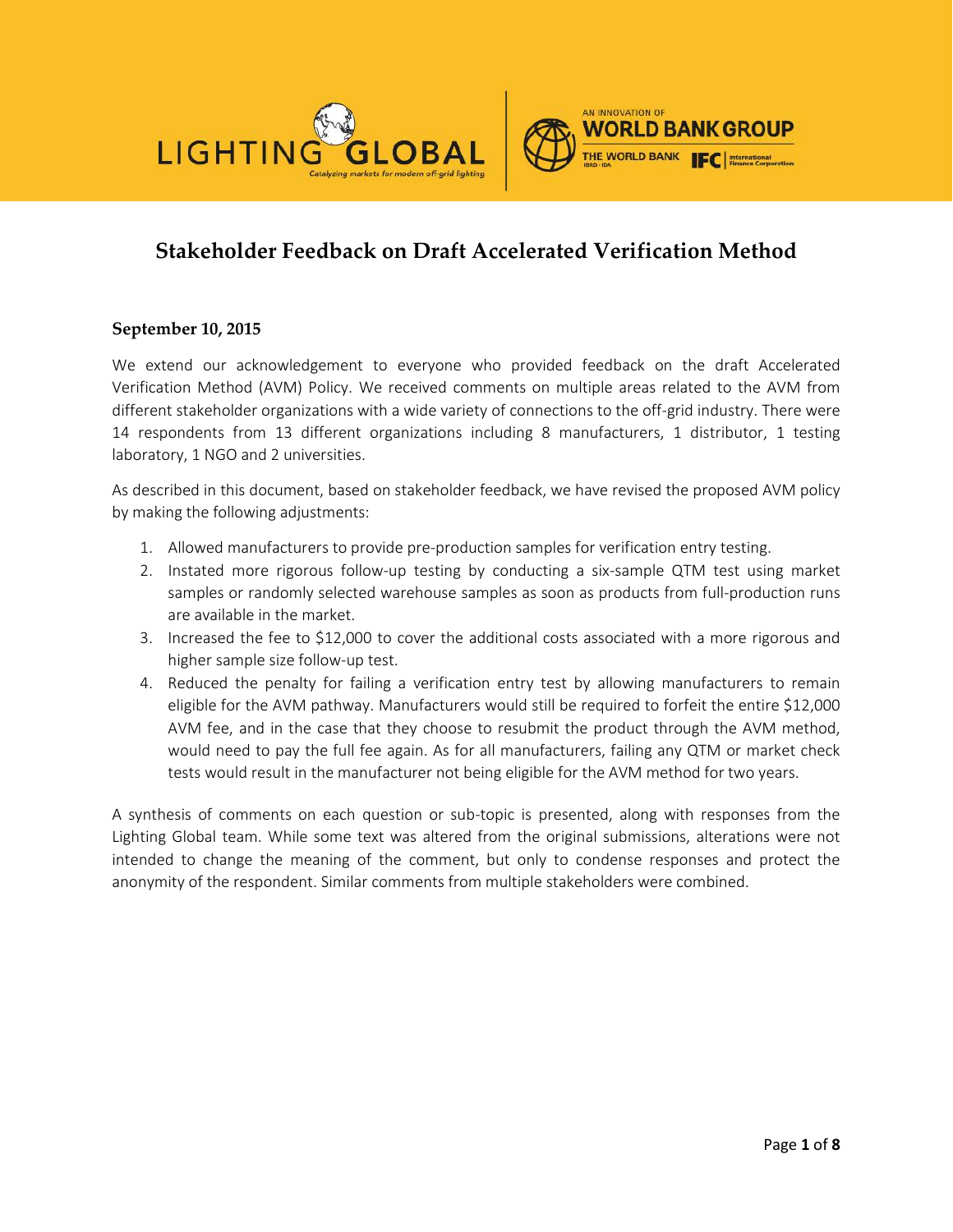#### 1 Do you agree with the need to create a faster framework for product quality verification?

Of the 14 respondents, 12 agreed that it is important to create a faster framework for product quality verification, two remained neutral, and none disagreed with this statement.

## 2 Do you agree that easing the timeline and requirements for verification entry testing and retaining the rigor of the quality verification process via eligibility screening and a more comprehensive market check testing is a good method to fast-track the testing process? Please explain.

Of the 14 respondents, 8 agreed that this is a wise approach and would enable experienced, quality-oriented manufacturers to introduce new products in the market quickly. Other comments and our responses are described below.

## 2.1 Concern regarding relaxation of requirements: One respondent was worried that relaxation of requirements of AVM will make manufacturers 'cut corners'.

RESPONSE: There are two parts to the requirements for the AVM.

The first are the eligibility requirements, which are rigorous. Only manufacturers that have a consistent track record for quality within the Lighting Global Quality Assurance (QA) program will be eligible for testing their products with AVM. The parameters that determine this track record are detailed in 'Section 1' of draft AVM document. This practice also ensures that manufacturers establish reliable quality control processes and a full understanding of the Lighting Global QA program before they attempt to operate under the AVM.

The second set of requirements is for submitting products for AVM testing and the testing itself. These requirements have been revised relative to the standard QTM process. The revision allows manufacturers to submit products at an earlier stage in production and it waives the random sampling requirement. This places significant responsibility for ensuring that the products are of high quality on the manufacturer. While this may seem to represent a relaxation, products that meet the standards following verification



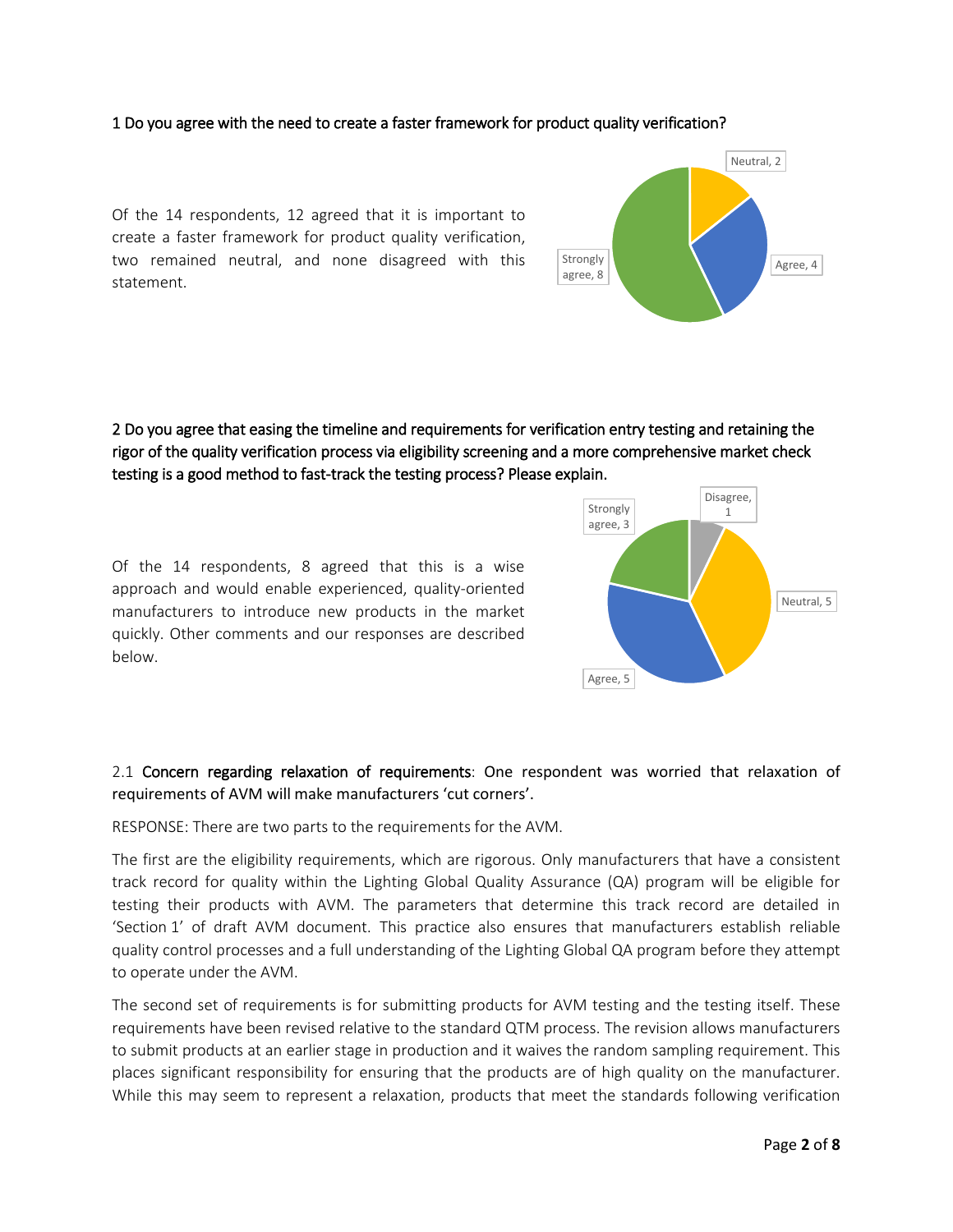entry testing will be subjected to a full follow-up QTM test very soon after the verification entry testing is complete. Moreover, products that fail this follow-up test will be subject to strict non-compliance consequences. These penalties are detailed in section 4 and 5 of the draft AVM document.

## 2.2 Concern regarding AVM being similar to ISM: One respondent noted that the AVM seemed similar to the ISM.

RESPONSE: The AVM is similar to an ISM in that companies may submit products directly without thirdparty sampling, and that the ISM test method is used. Beyond these two similarities, the AVM differs considerably from the ISM.

Fundamentally, the ISM is intended for use by companies who want to test a new product at any stage in the product development to see if it is likely to meet the Quality Standards or if there are aspects of the design that need to be refined. The ISM may also be used by a company that is new to the Lighting Global program and wants to better understand the testing process. Conversely, the AVM is intended for manufacturers who are familiar with the Lighting Global program, are very confident in their product design and manufacturing processes, and who are ready to take responsibility for ensuring that the product does – in fact – meet the Quality Standards. In such cases, although third-party sampling is not required for the AVM, manufacturers must meet eligibility criteria in order to qualify to use the method. Additionally, the AVM requires a sample size of two units for each test, whereas the ISM requires a sample size of one. Finally, the AVM includes follow-up QTM testing on each product that meets the Quality Standards following verification entry testing. The QTM test will occur soon after the verification entry testing has been completed with a goal of ensuring that the quality and performance of the product continues to meet the Standards. Samples for the follow-up QTM test will be obtained from the market or through random warehouse sampling at the sole discretion of the Lighting Global program. If the product does not meet the Standards as per the QTM test, it will be delisted and the manufacturer will be subject to penalties as noted above.

2.3 Concern regarding length of lumen maintenance test: One respondent suggested that time required for the lumen maintenance test should be reduced, sample quantity should not be reduced and product units should be sampled by third parties. According to the respondent, this would help keep risk of noncompliance under control and hence not require expensive market check testing.

RESPONSE: In parallel with the AVM process, we are exploring methods to reduce time required for lumen maintenance testing and when the results are final, we will make this public and integrate it with the existing test methods. Further, manufacturers who prefer the QTM approach will still be able to submit their products for testing under the QTM, the design of which is not being changed. AVM is being launched in addition to the QTM and will be available to those manufacturers that are eligible and who choose to opt for AVM to get a faster result.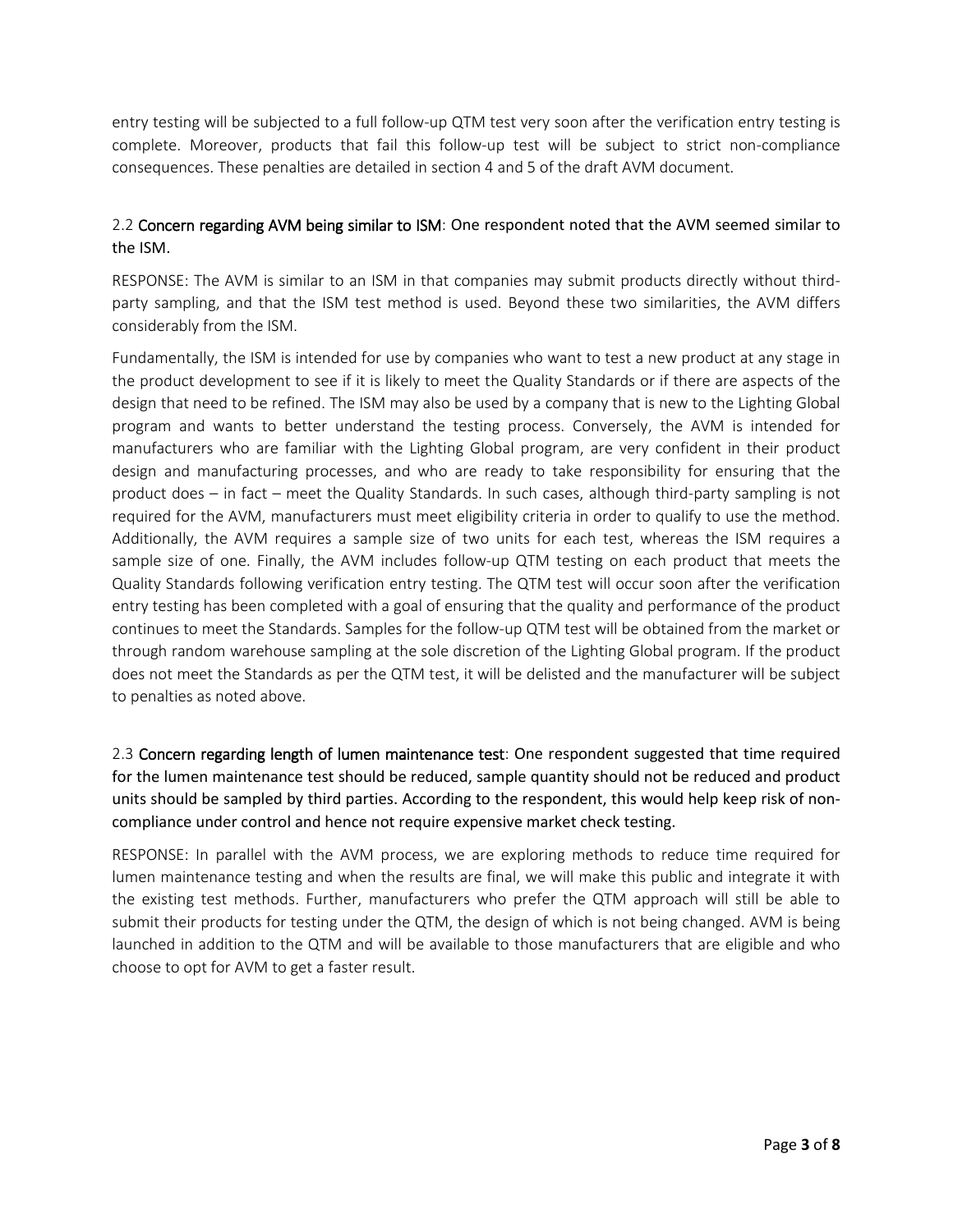3 Do you agree with the eligibility criteria and requirements as listed in the draft AVM document that a company must meet in order to use the AVM? Please explain.

Of the 14 respondents, 11 agreed with the eligibility criteria for AVM as described in the draft AVM document. They added that such criteria are necessary to ensure stringency and that such a method should be available to companies that are known to have a reliable testing record.



3.1 Suggestion regarding eligibility criteria: One respondent suggested that manufacturers should provide evidence that they have sustainable manufacturing processes and provide attention to diversified hiring and good personnel management practices. That person added that the manufacturers should have operations in the continent(s) where their products are available.

RESPONSE: The way businesses conduct their operations is outside the scope of Lighting Global QA framework. While sustainable manufacturing and fair labor practices are important, it seems inappropriate to include them as part of the testing process or Quality Standards, which are focused solely on the function, durability, and quality of the end product. Within the Lighting Global program, the IFC does address issues related to business practices by requiring companies that seek to be Associates of Lighting Global, Lighting Africa or Lighting Asia to pass IFC's Integrity Due Diligence check before attaining Associate status and being able to receive business support services through these programs.

Further, we feel that establishment of a requirement for firms to have offices in continent(s) of operations is outside the scope of the Lighting Global Quality Assurance program. Although it may be advantageous for many reasons to maintain operations within a country of distribution, we understand that the problem of energy access is a global problem and the firms active in this sector are diverse across their scale, resources and operations. We believe the firms should be in a position to make their own decisions regarding how to allocate their resources.

3.2 Concern with this approach favoring incumbents: Three respondents felt that the eligibility criteria are too narrow and do not favor new entrants. One of them mentioned that the program should seek an accelerated pathway that allows new and old companies alike to compete on equal footing. The respondent added that by backing up the verification entry test with rigorous market-check testing, one could eliminate companies being able to get away with non-compliance. Another respondent felt that smaller players are in greater need of an accelerated testing option as they cannot afford an idle production line as they wait for test results.

RESPONSE: We recognize that the eligibility criteria for the AVM method will not make the approach available to new entrants. However, data from QTM testing over the past few years indicates that products submitted by new entrants often do not meet the Lighting Global Quality Standards on the first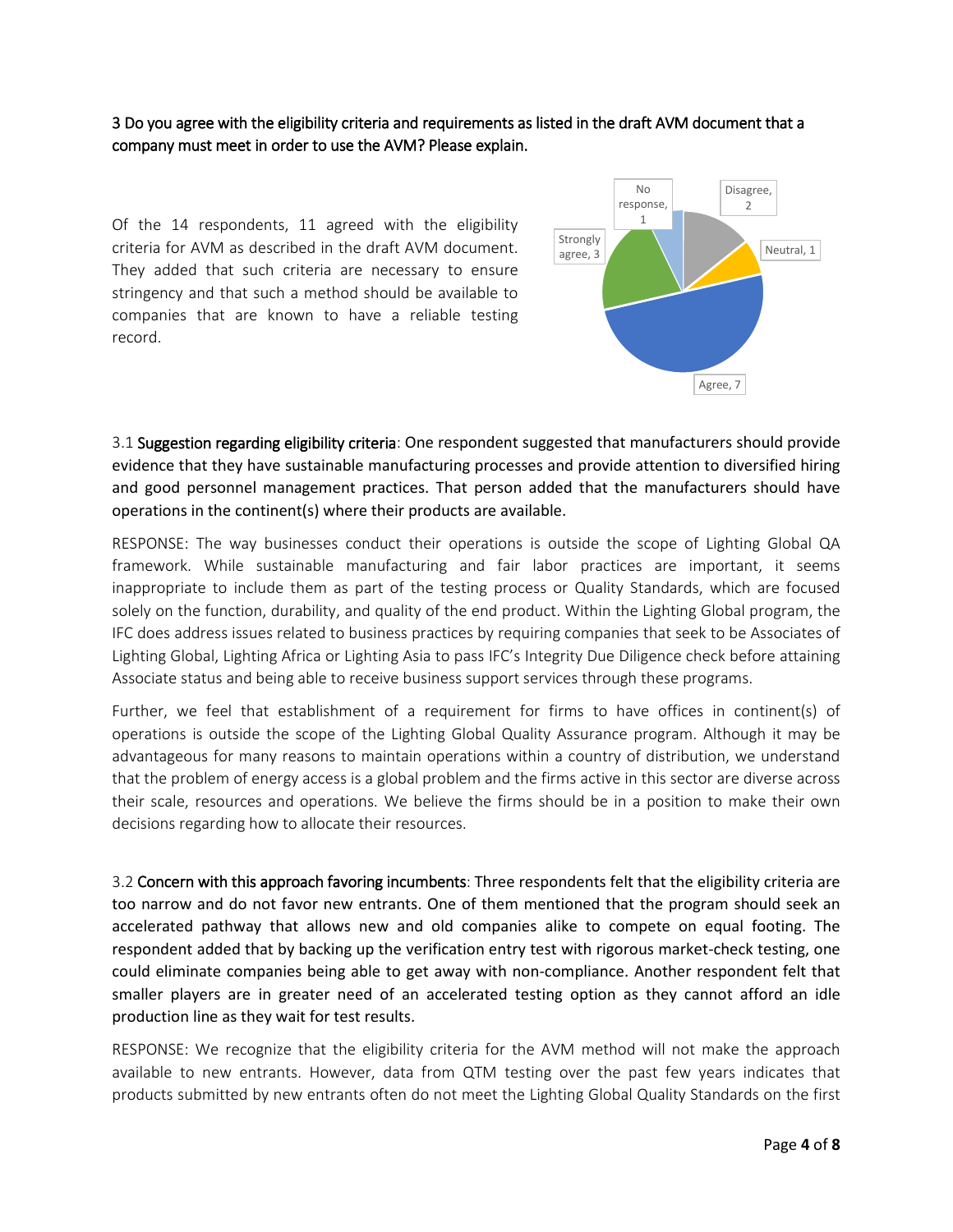attempt. Moreover, it is clear that many companies that do not have a significant prior experience with the Lighting Global Quality Assurance program do not fully understand the test methods, and they are often not in a position to determine internally – prior to submission of the product – whether their products will meet the Quality Standards. As a result, we do not feel that it is appropriate at this time to make the AVM method available to companies that do not have an established and successful track record with the Lighting Global Quality Assurance program. Nonetheless, we should note that we are planning to pilot test the AVM method over the coming year. After both manufacturers and our program gain experience with the method, we will review the program and – if appropriate – consider revising the eligibility criteria. In the mean time, all manufacturers, including new entrants, will still be able to test under the QTM, and we are continually working to reduce the time required for QTM sampling and testing.

#### 4 Please provide any comments regarding the Verification Entry Testing as described in the draft method.

4.1 Concern regarding scope being narrow for new manufacturers: This has been addressed in the response to concern 3.2.

## 4.2 Concern regarding waiving random sampling: One respondent felt that eliminating random sampling allows manufacturers to select "golden samples" for testing.

RESPONSE: To reduce the likelihood of manufacturers selecting "golden samples" for testing we have done two things. First, only firms that have a consistent record of quality products and a history of professional conduct in the market are eligible for AVM, and such firms are less likely to submit product units that do not represent the product that will be sold in the market accurately. Second, the AVM method includes a follow-up QTM test that will occur soon after the verification entry test is complete; failing this QTM test results in monetary penalties and loss of eligibility. Samples for the follow-up QTM test will be collected from the market or through random warehouse sampling. These penalties are expected to act as a self-enforcement check with manufacturers.

## 4.3 Suggestion regarding early testing: Several respondents felt that companies should be allowed to start testing products as early in development as possible.

RESPONSE: We understand that manufacturers would like to be able to utilize pre-production samples, as this allows them to launch new products at the same time (or shortly after) they go into full production. Given emerging government regulations in some countries that require that all products sold meet Quality Standards in order to enter the markets, the ability to obtain quality verified status when a product is launched is increasingly important. At the same time, we have received feedback from other stakeholders, including distributors and other bulk purchase buyers, that indicates that they are uncomfortable with quality verification of products using samples that do not come from a full production run.

Lighting Global recognizes the importance of obtaining quality verification at the point of product launch. To address this issue, we have revised the AVM policy to allow manufacturers to submit pre-production samples. At the same time, we recognize the importance of ensuring that full production units are evaluated using rigorous testing. To address this, we are revising AVM policy to include a mandatory follow-up QTM test that will be conducted immediately after the completion of the verification entry test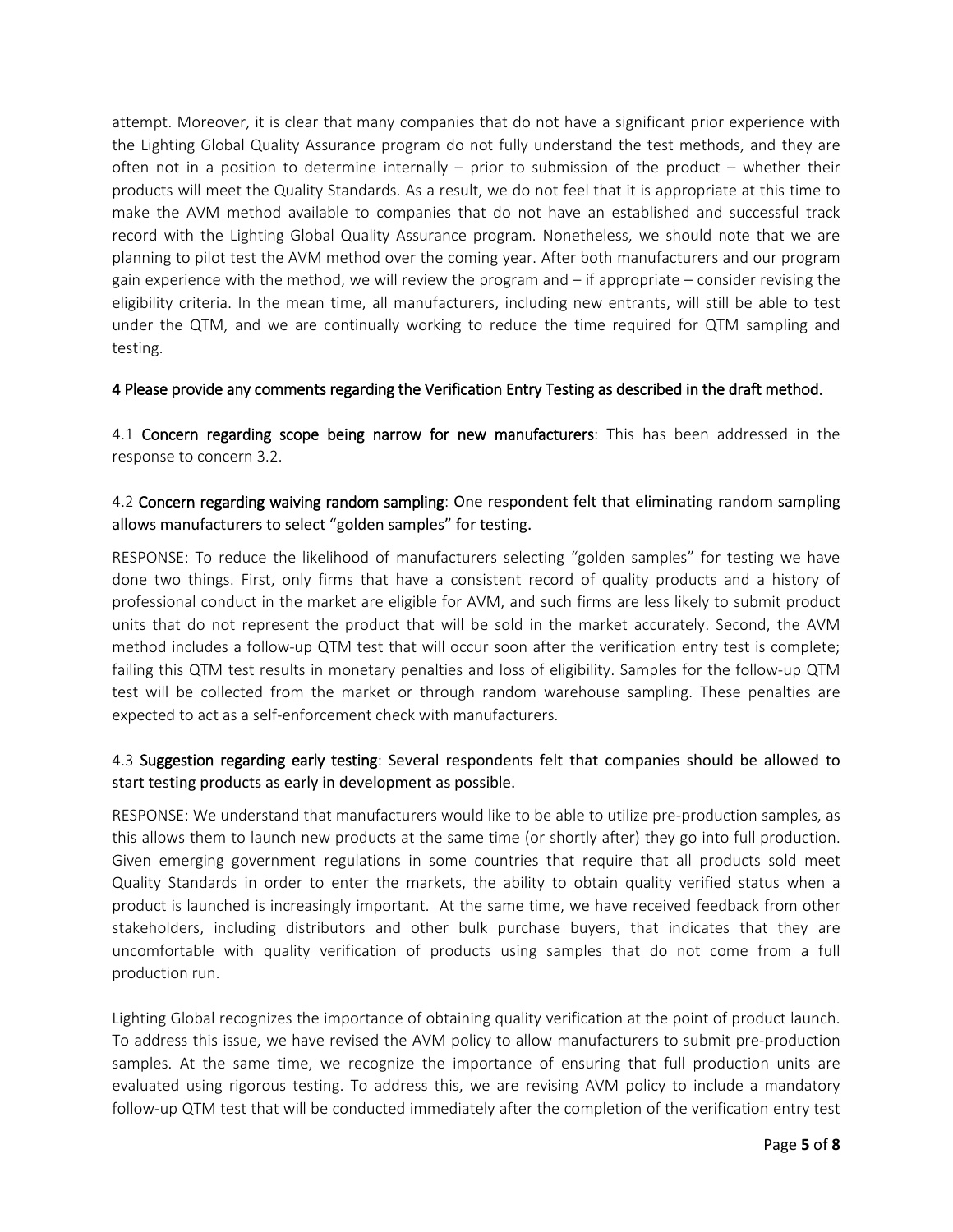and the subsequent release of the products into the market. The follow-up QTM test uses a sample size of six ( $n = 6$ ) for each relevant test. If the product fails the follow-up QTM test, it may be delisted immediately and the company will face the full set of non-compliance penalties. If the follow-up QTM test confirms that the product meets the Quality Standards, the manufacturer will receive a test report with corresponding results that may be shared with distributors or others with an interest to review test results for product samples from a full production run.

It is important to note that this revision to AVM includes a more rigorous and costly follow-up test than the originally proposed approach. As a result, the entry fee of the AVM method will increase from \$10,000 to \$12,000. Recognizing that pre-production samples that fail the initial AVM test should not be made to face full set of non-compliance penalties, the company won't be barred from using AVM, but will forfeit the entire fee. The company would need to pay the full fee again if they resubmit the product.

4.4 Suggestions regarding lumen maintenance testing: Two respondents agreed that time taken for lumen maintenance test should be reduced. One respondent was of the view that while it makes sense to reduce the length of testing, reducing the number of samples and doing away with third party sampling are not likely to save time since testing for different samples could be done simultaneously and third party sampling can be booked in advance.

RESPONSE: As mentioned above in comment 2.3, we are investigating methods of reducing the time required for lumen maintenance as part of both the AVM and QTM. In our experience, however, we have found that eliminating third-party sampling and reducing sample size can reduce testing time. Due to communication, logistic and scheduling constraints, arranging third-party sampling can take anywhere from a few days to several weeks after the time the manufacturer states they are ready for sampling. While this can be arranged in advance, it is not always feasible. We have also found that the reduction of sample size from six samples to two samples can reduce typical testing time by several weeks.

## 5 Do you agree that the consequences of non-compliance under the AVM are appropriate to ensure that manufacturers follow the AVM program guidelines strictly and maintain proper quality control standards when manufacturing the submitted products? Please explain.

Of the 14 respondents, 7 agreed that the consequences of non-compliance have been designed well. One respondent noted that this will make only confident manufacturers approach AVM and two others commented that this will prevent quality fraud and that requirements are rigorous.



## 5.1 Concern regarding waiving random sampling: One

respondent cited concerns about waiving random sampling and mentioned that this should be a minimum requirement. This respondent added that consequences of non-compliance are severe and can cause damage to the manufacturer. The market share and financial impacts of the penalties could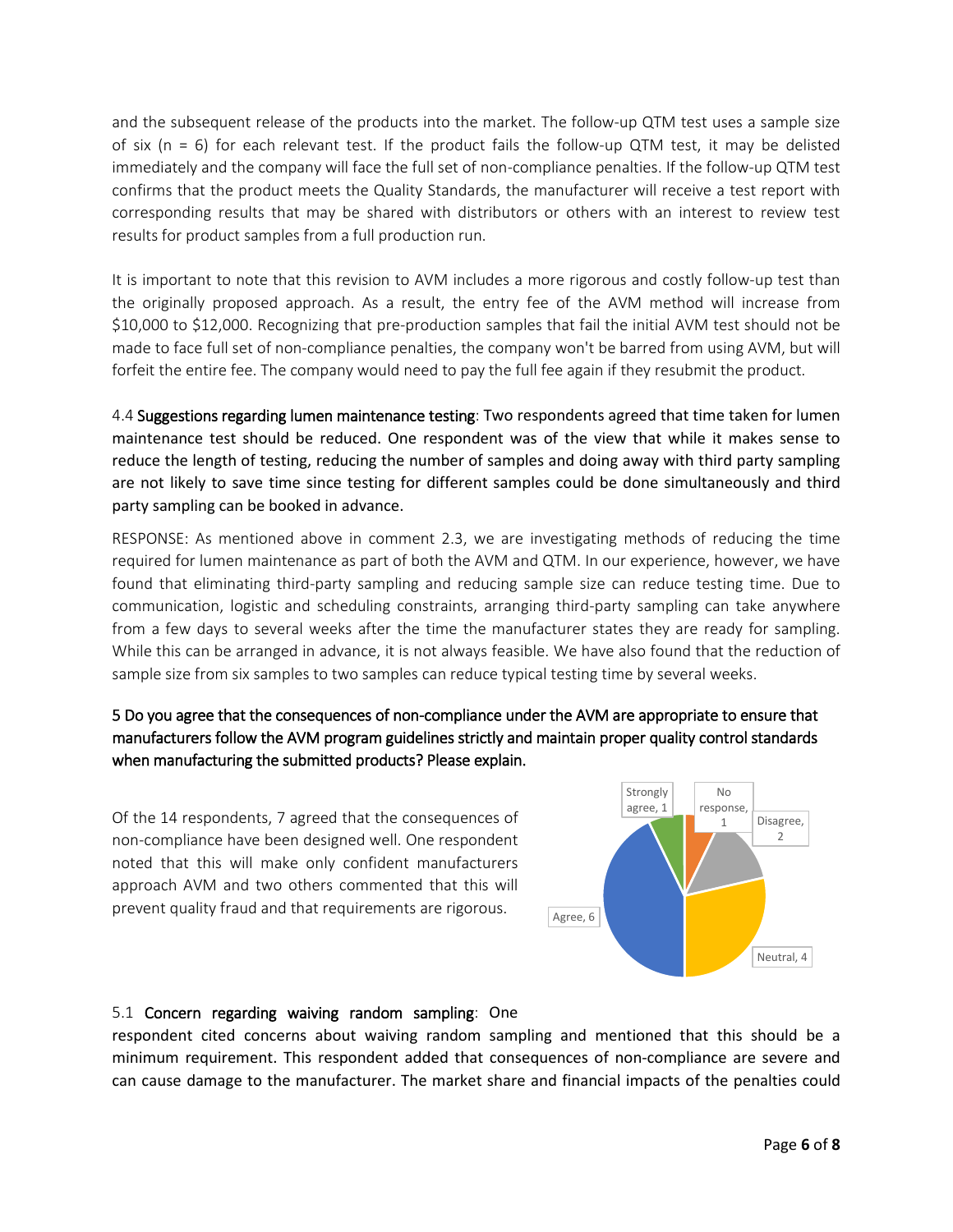lead to the affected manufacturer taking production short cuts that may prove detrimental to the end users in the long-term.

RESPONSE: While this is true, the eligibility criteria for AVM is strict and includes among other things, that the manufacturer has no products that have failed QTM tests or market check tests in the past two years. To be eligible, they must also have a history of professional conduct in the market and open, honest communication with the Lighting Global/Lighting Africa/Lighting Asia teams. This helps filter firms that have the integrity and experience to ensure quality in their products from the pool of interested applicants for AVM.

Moreover, a follow-up QTM test will be conducted very soon after verification entry testing is complete. The QTM samples will be collected from the market or through random warehouse sampling (Lighting Global will determine which approach to use on a case-by-case basis), and the product must meet the standards and perform at a level that is consistent with the samples provided during verification entry testing in order to maintain the status of the product. If the product fails the follow-up QTM test, the manufacturer will face penalties and will not be able to use the AVM approach until their eligibility is restored. Lighting Global believes that these measures provide a significant deterrent to manufacturers with regard to the potential selection of "golden samples" during the verification entry testing phase of the evaluation.

5.2 Concerns regarding penalties being too severe: Three respondents felt that this was the case. One cited that a company has no incentive to fail a test deliberately as the cost of re-engineering and retesting is very high. Another respondent added that penalties for a 'conditional pass' were quite high. One respondent noted that quality issues are not unusual in the electronic industries and that it is difficult to prevent all the potential issues especially for small and medium manufacturers in their initial phase. Another stated that some companies may not have the knowledge, money, or expertise to carry out the tests in the same way as Lighting Global labs and they may find different results because they used different testing methods.

RESPONSE: We understand that this is a legitimate concern. To address this, we have removed some of the penalties associated with failures of product submitted for verification entry testing under the AVM method. Namely, if a company submits a product that fails verification entry testing, the company will not lose its ability to use the AVM method. It will, however, forfeit the entire AVM fee. If the manufacturer chooses to resubmit the product once the product has been revised to address any issues that led to the failure, the full fee must be paid again. Lighting Global has not revised penalties associated with products that fail the follow-up QTM test or subsequent market check testing, including for products that receive a 'conditional pass'. We believe that the penalties for a 'conditional pass' should be very similar to those for a failure, as violations of truth in advertising, insufficient warranty terms, or inadequate labeling are the key issues that could lead to a 'conditional pass'. In any case, we will evaluate all relevant penalties associated with non-compliance following the pilot phase of the project. If appropriate, some penalties may be revised once the pilot phase is complete.

5.3 Concern regarding cost of AVM: One respondent felt that the standard fee for AVM (originally proposed at \$10,000 but increased to \$12,000 as indicated in 4.3, above) is adequate to cover the cost